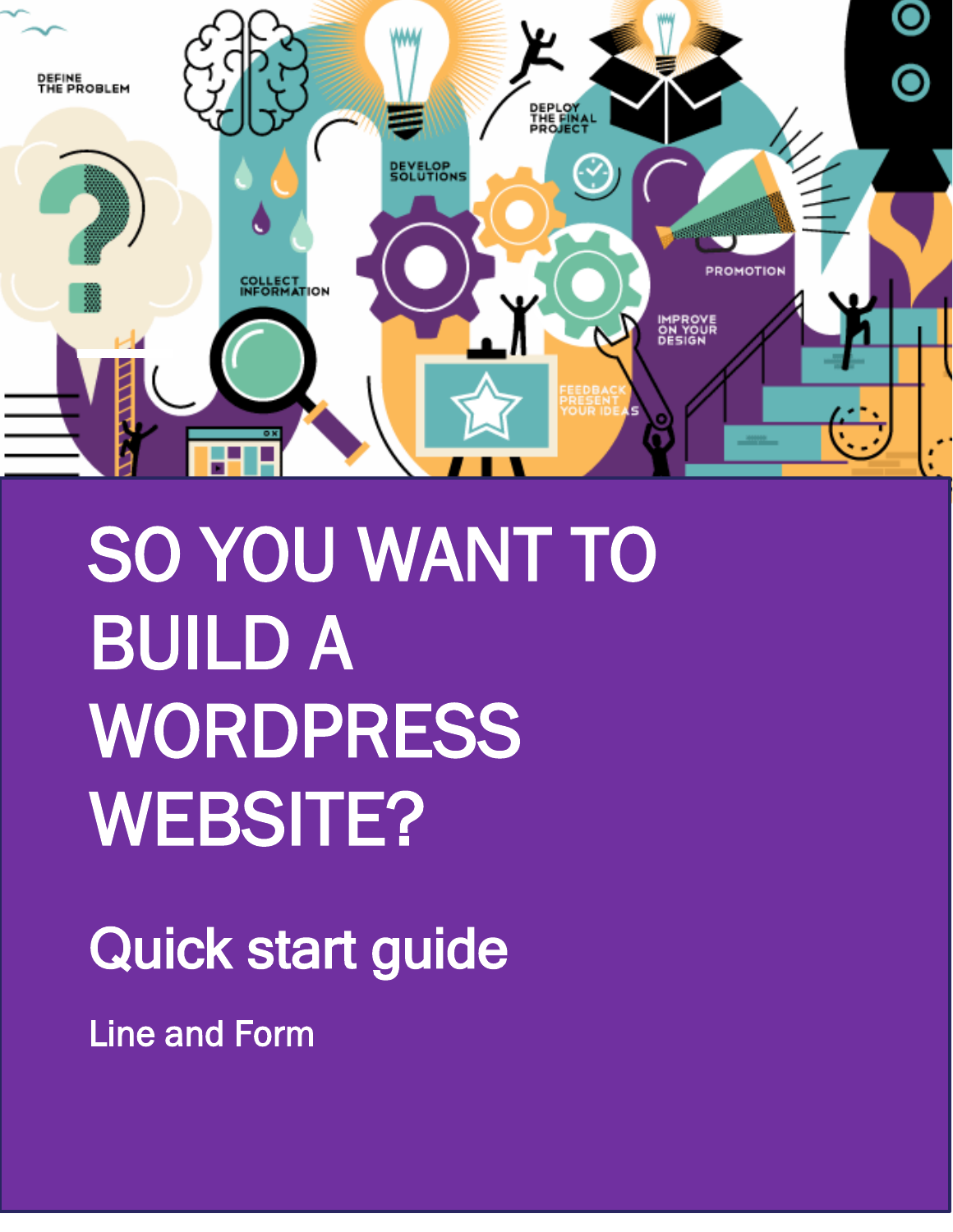### Getting started with WordPress

### What you need will need

- 
- 1. A domain name (required)<br>2. Web Hosting compatible w 2. Web Hosting compatible with WordPress (required)<br>3. WordPress theme (required)
- 3. WordPress theme (required)<br>4. WordPress Pluains for extra
- WordPress Plugins for extra functionality like a shop. (optional)

#### CHOOSING A GOOD DOMAIN NAME

This is one you should take your time at. A good domain name will set the address for your website and be an integeral part of your brand.

#### Top 5 tips

- 1. Make it easy to type
- 2. Keep it short
- 3. Be memorable
- 4. Easy to spell
- 5. If possible get the main extensions e.g. .com or .co.uk

#### CHOOSING WEB HOSTING

Most Web Hosting providers support WordPress nowadays, but you should do some research and find a good one.

According to WordPress the minimum requirements are:

- WordPress server requirements for Version 3.2+:
	- $\circ$  [PHP](https://codex.wordpress.org/Glossary#PHP) version 5.2.4 or greater
	- o [MySQL](https://codex.wordpress.org/Glossary#MySQL) version 5.0.15 or greater or any version of [MariaDB](https://codex.wordpress.org/Glossary#MariaDB)
	- o *(Optional) (Required for Multisite)* [Apache](https://codex.wordpress.org/Glossary#Apache) mod rewrite module (for clean URIs known as [Permalinks\)](https://codex.wordpress.org/Using_Permalinks)

Both WPengine [\(https://wpengine.com](https://wpengine.com/)) and Siteground [\(www.siteground.co.uk/wordpress](http://www.siteground.co.uk/wordpress-hosting.htm)[hosting.htm](http://www.siteground.co.uk/wordpress-hosting.htm) ) offer web hosting optimised for WordPress. However, there are loads more, a lot depends on your budget and which country you are based in. If based in the UK or EU try to stick to a EU based web host so that you don't fall foul of the current data protection regulations.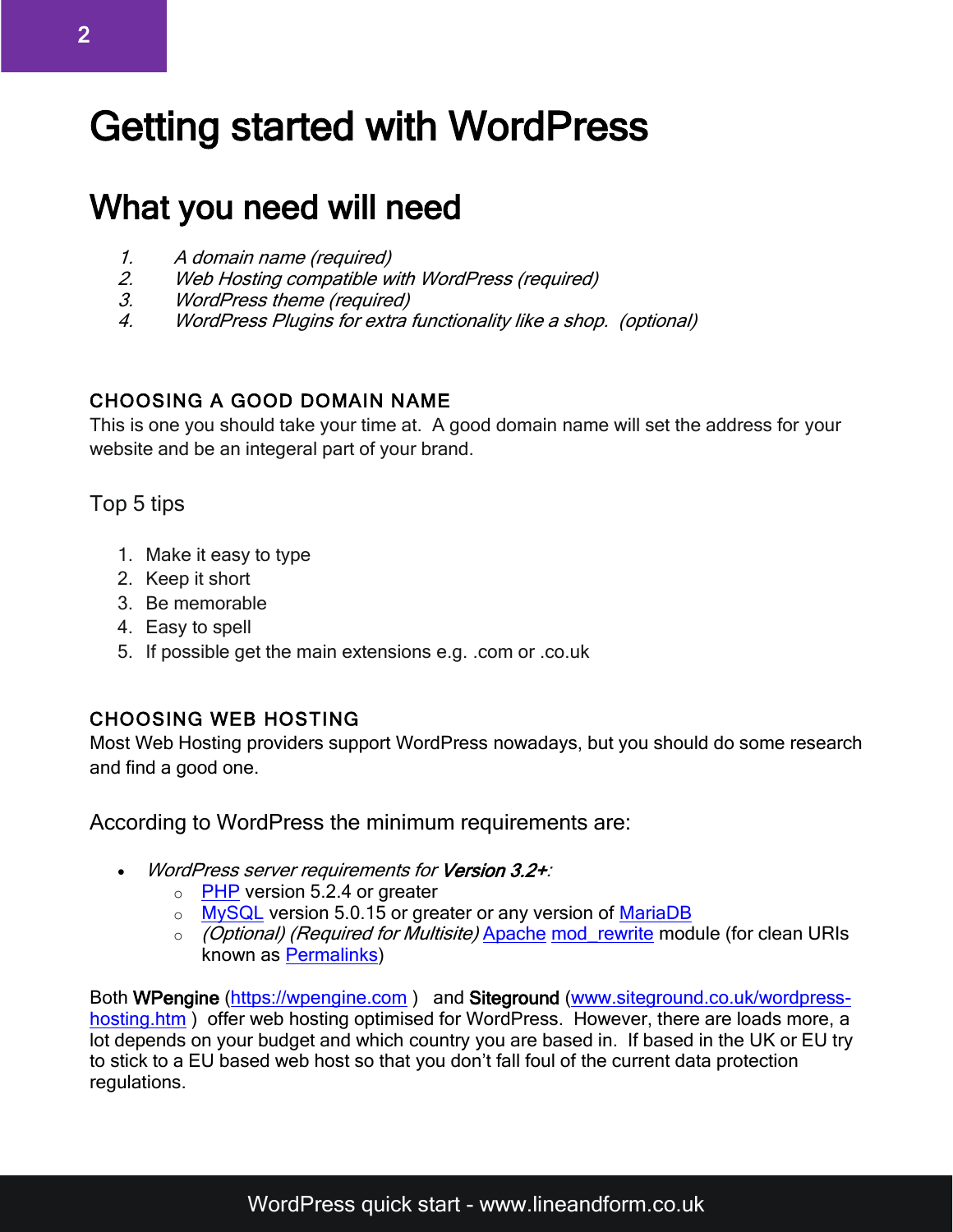### Choosing the right WordPress theme

The theme is the design and layout of your WordPress site. A good theme will be flexible enough for you to insert logos and change colour schemes to reflect your brand. It will also be built with security in mind. You can download new themes from directly inside the dashboard of your WordPress site. Always click on the 'details' link before installing a new theme to check out its credibility and compatibility with your site. There are a lot of free themes of varying quality.

- 1. Check how many people have downloaded it.
- 2. Are there any good reviews?
- 3. Be aware that a distinctive free theme maybe used on a lot of other sites.
- 4. If you decide to go for a commercial theme do some research on the designer.
- 5. You need a theme that is regularly updated.
- 6. Check the theme is designed for your version of WordPress.
- 7. Ensure your theme is flexible enough to accept Plug-ins.
- 8. If possible visit the designer's home page and to do some research.

### Good WordPress Theme developers

- WooThemes *woothemes.com* good for ecommerce
- Elegant Themes *elegantthemes.com* stylish and classic authors of the popular DIVI theme
- Studiopress/Genesis *studiopress.com* More a framework than just a theme but lots of functionality
- ThemeForest *themeforest net* a shop rather than a single developer, so use with a little more caution, but still a great resource for themes.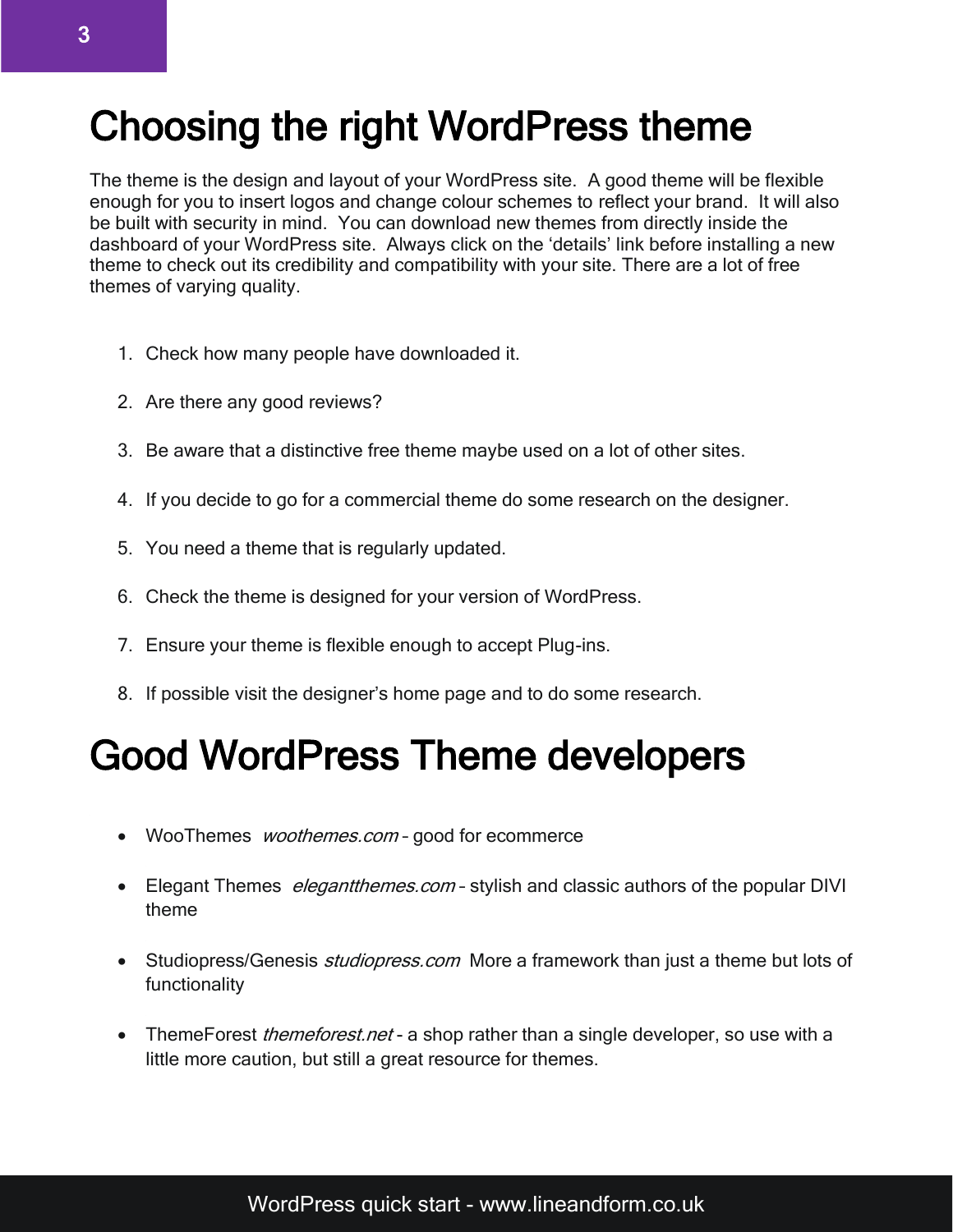### WordPress Plugins

Plug-ins are extensions to the functionality of WordPress. They can range from inserting code for Google analytics, linking to your social media accounts or even a shopping cart to turn your site into a fully functional on-line shop. There are a lot of free and commercial plugins.

#### Do your research

- Make sure the plug-in you are going to install is created by a reputable developer.
- How many times has it been downloaded?
- Are there any favorable reviews?
- Is it supported by your current version of WordPress?
- Is it still being supported and upgraded regularly?
- Visit the developer's home page.

### *Finding Plugins*

WordPress plugin directory is always your first stop. You can access this from within your WordPress installation but also at:

<https://en-gb.wordpress.org/plugins/>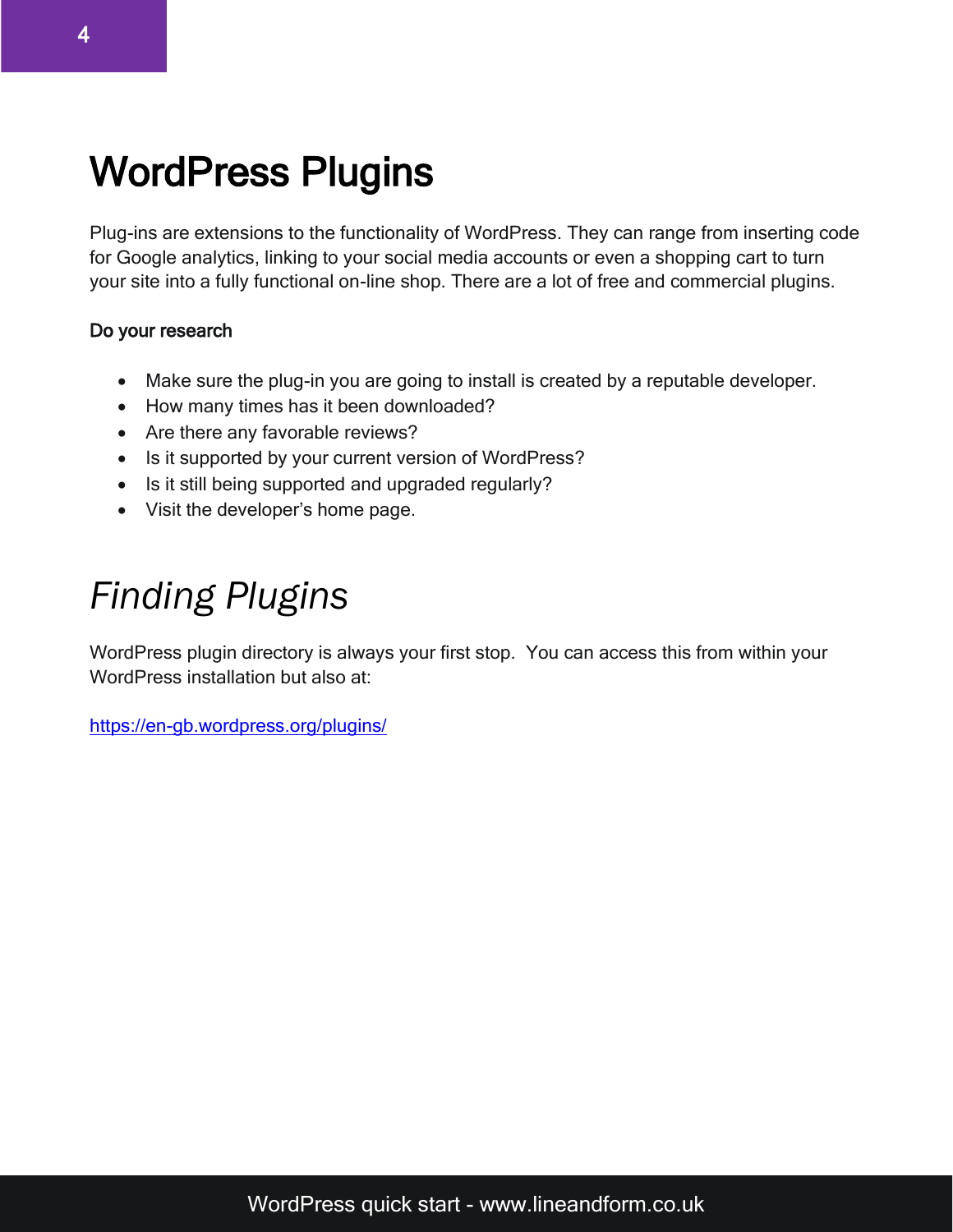### Installing WordPress

Web hosts optimized for WordPress will often install WordPress for you. At a minimum most come with a one click install as part of their web hosting control panel.

You can also find installation instructions on the WordPress.org website at:

[https://codex.wordpress.org/Installing\\_WordPress](https://codex.wordpress.org/Installing_WordPress)

There is also a great tutorial at:

http://www.wpbeginner.com/how-to-install-wordpress/

### To login to your new WordPress installation

Use the username and password that you chose during your install provided by your web host

|                | <b>WORDPRESS</b>                   |        |
|----------------|------------------------------------|--------|
|                |                                    |        |
| <b>Usemame</b> |                                    |        |
| Password       |                                    |        |
| Remember Me    |                                    | Log In |
|                | Lost your password?                |        |
|                | ← Back to Promethean Particles Ltd |        |

if it can pre-installed.

To login to the admin for your website go to: http://www.your-domain.co.uk/wp-admin/

Replacing [www.your-domain.co.uk](http://www.your-domain.co.uk/) with the domain name for your website.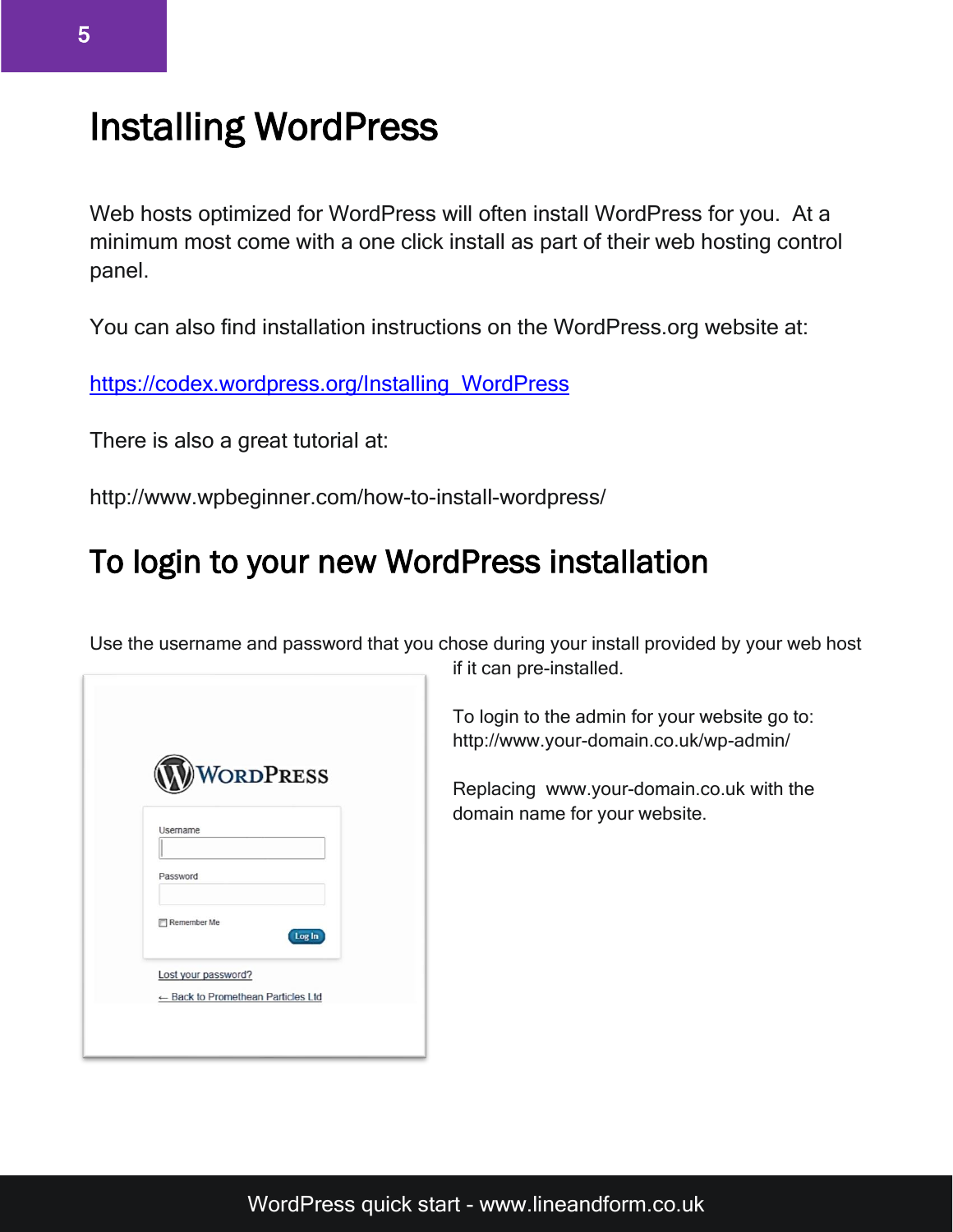### *Installing a WordPress Plugin*

#### **Plugins > Add new**



### Recommended WordPress Plugins

Depending on the functionality of your website there is probably a plugin out there to do everything you want.

Here are my recommendations ordered under the main functions for your website.

#### *Improve search*

#### [Relevanssi](http://wordpress.org/plugins/relevanssi/)

**.** 

One weakness for WordPress has always been its search functionality. Relevancssi goes quite someway to fill the gap with improved indexing and keyword highlighting. <http://wordpress.org/plugins/relevanssi/>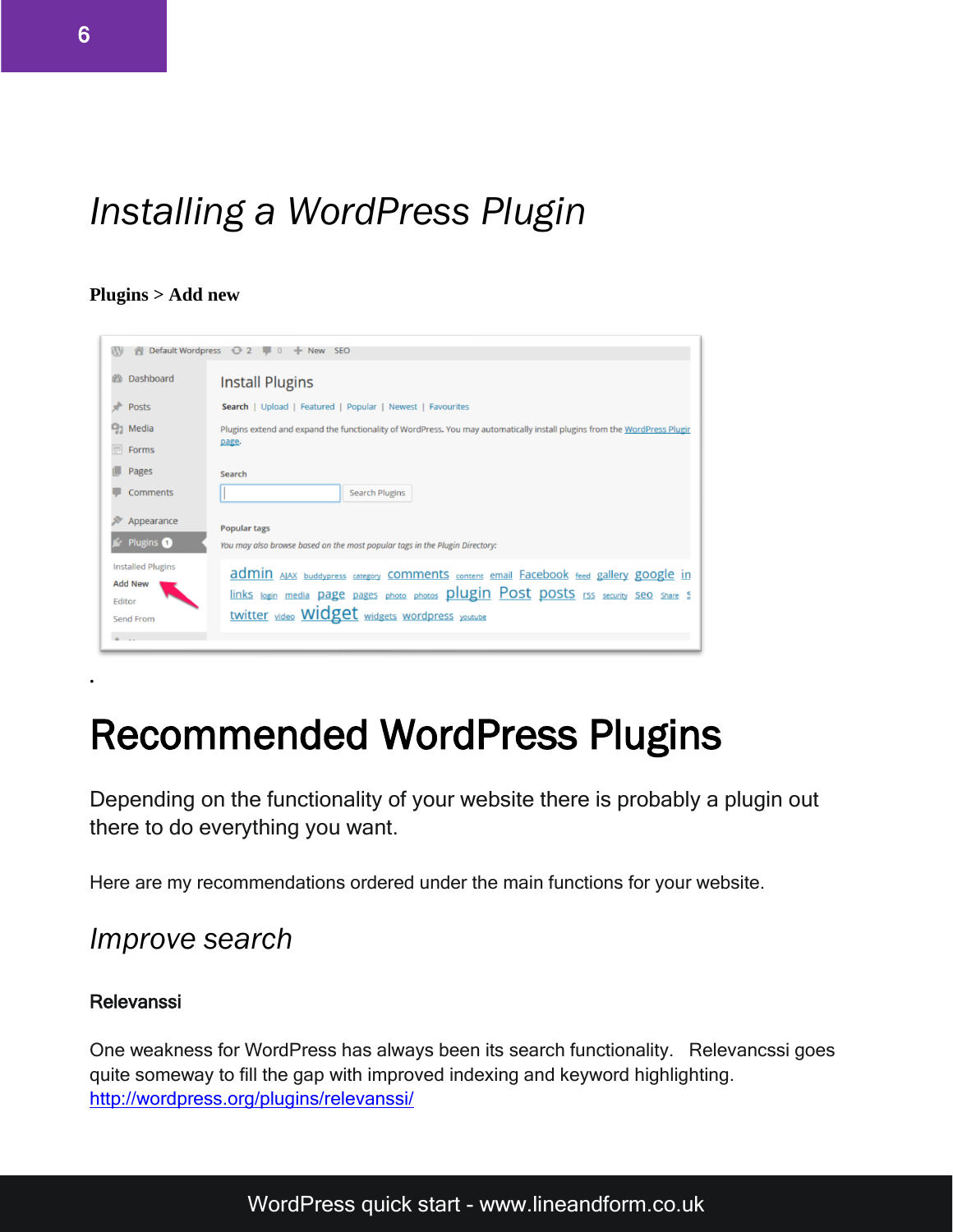### *Security and Spam*

#### Akismet

Akismet comes packaged with every single version of WordPress. It is not a full proof solution for combatting spam, however it will block the majority of spam that your website attracts. If you are using it for a commercial website you will have to pay for a yearly license, <https://wordpress.org/plugins/akismet/>

#### Antispam Bee

If you are looking for a free alternative to Akismet this is worth a try. Don't be put off by the German summary the plugin itself can be installed in English.

<https://wordpress.org/plugins/antispam-bee/>

#### [Login LockDown](http://wordpress.org/plugins/login-lockdown/)

Accessing your admin area by guessing your administrator username and password remains a popular way for hackers to infiltrate your website. One way to discourage unauthorized users from logging into your website is Login LockDown.

<https://wordpress.org/plugins/login-lockdown/>

#### Limit Login Attempts

Limit the number of login attempts possible both through normal login as well as using auth cookies.

<https://wordpress.org/plugins/limit-login-attempts/>

#### Bad Behavior

<https://wordpress.org/plugins/bad-behavior/>

#### **WordFense**

Now my go to plugin for security. Adds a firewall and highlights the most likely security holes in your WordFense site. The alerts are invaluable to warn you about upgrades and security issues.

<https://wordpress.org/plugins/wordfence/>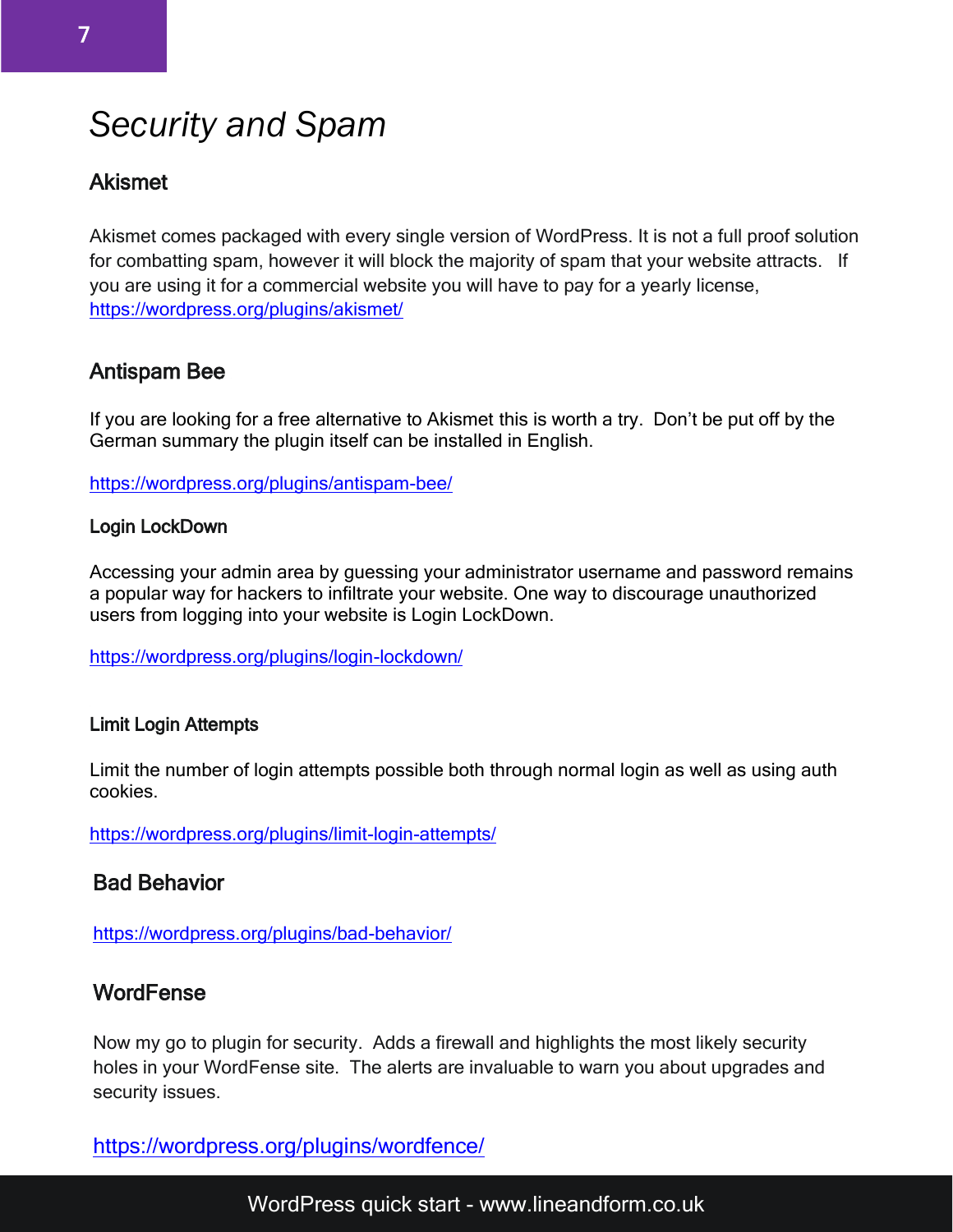### *Create More Sophisticated Layouts*

#### ELEMENTOR

A drag and drop, responsive page builder that simplifies building your website.

<http://wordpress.org/plugins/siteorigin-panels/>

### *Search Engine Optimization*

#### WORDPRESS SEO BY YOAST OR ALL IN ONE SEO PACK

Both WordPress SEO by Yoast and All in One SEO Pack will improve your website's search engine presence. I personally use Yoast but have heard some good things about All in One SEO Pack as well.

<https://wordpress.org/plugins/wordpress-seo/>

<https://wordpress.org/plugins/all-in-one-seo-pack/>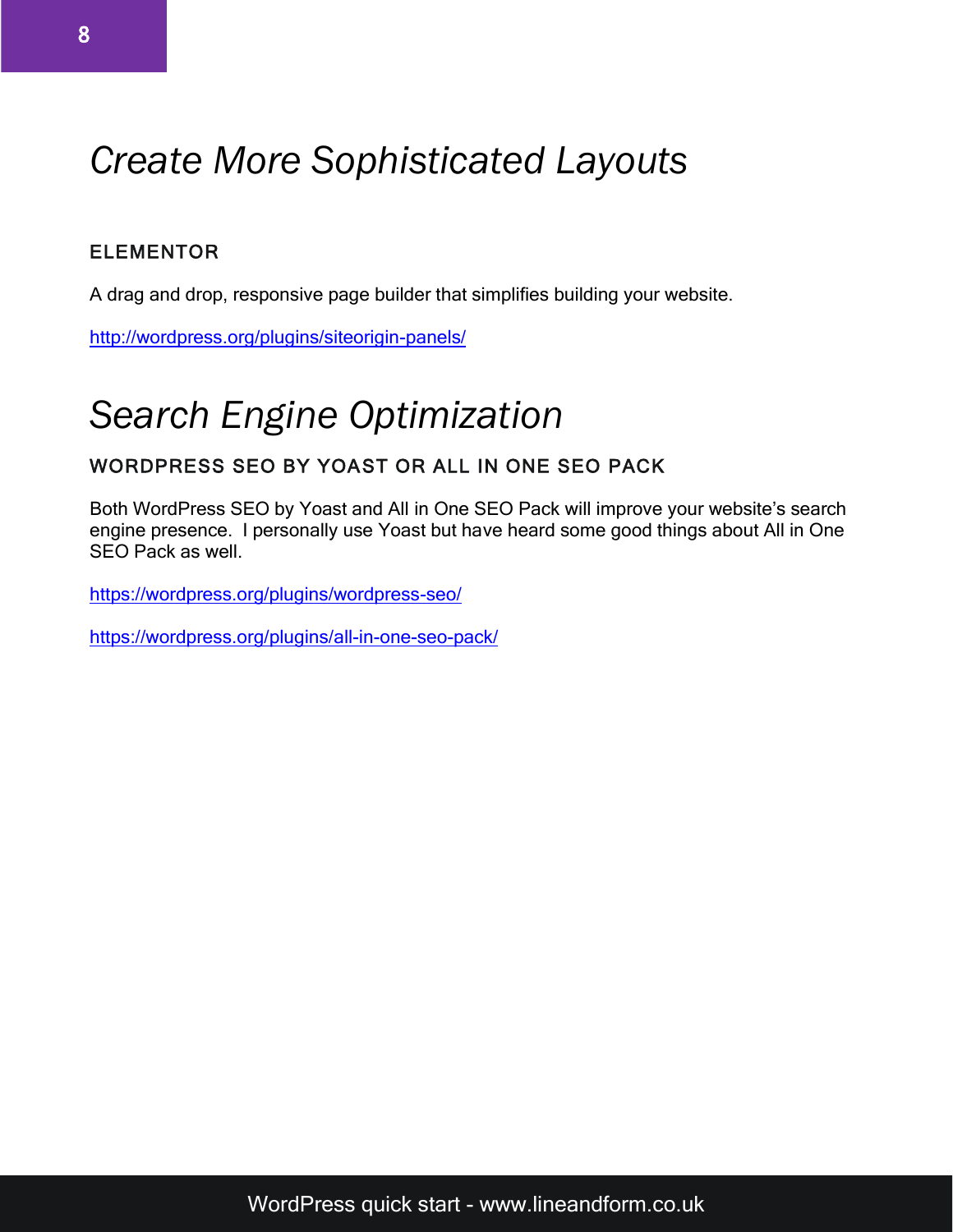### More Resources

I am in the process of updating my complete DIY guide to WordPress which I give to all my students during training. This will be found on my downloads page:

<https://lineandform.co.uk/downloads/>

Also check out my blog: <https://lineandform.co.uk/blog/>

### *Third-party Resources I love*

#### WordPress Codex

A little dry and technical but an invaluable resource for everything WordPress

<https://codex.wordpress.org/>

#### WordPress TV

Some great videos to watch if you don't like just text on the screen.

<https://wordpress.tv/>

#### [wpbeginner](http://www.wpbeginner.com/)

A great resource for tutorials and articles written with the beginner in mind.

[http://www.wpbeginner.com](http://www.wpbeginner.com/)

#### Smashing Magazine

Not just about WordPress smashing magazine is a great resource for any would be web design. Their WordPress category IS WELL WORTH A LOOK.

<https://www.smashingmagazine.com/category/wordpress>